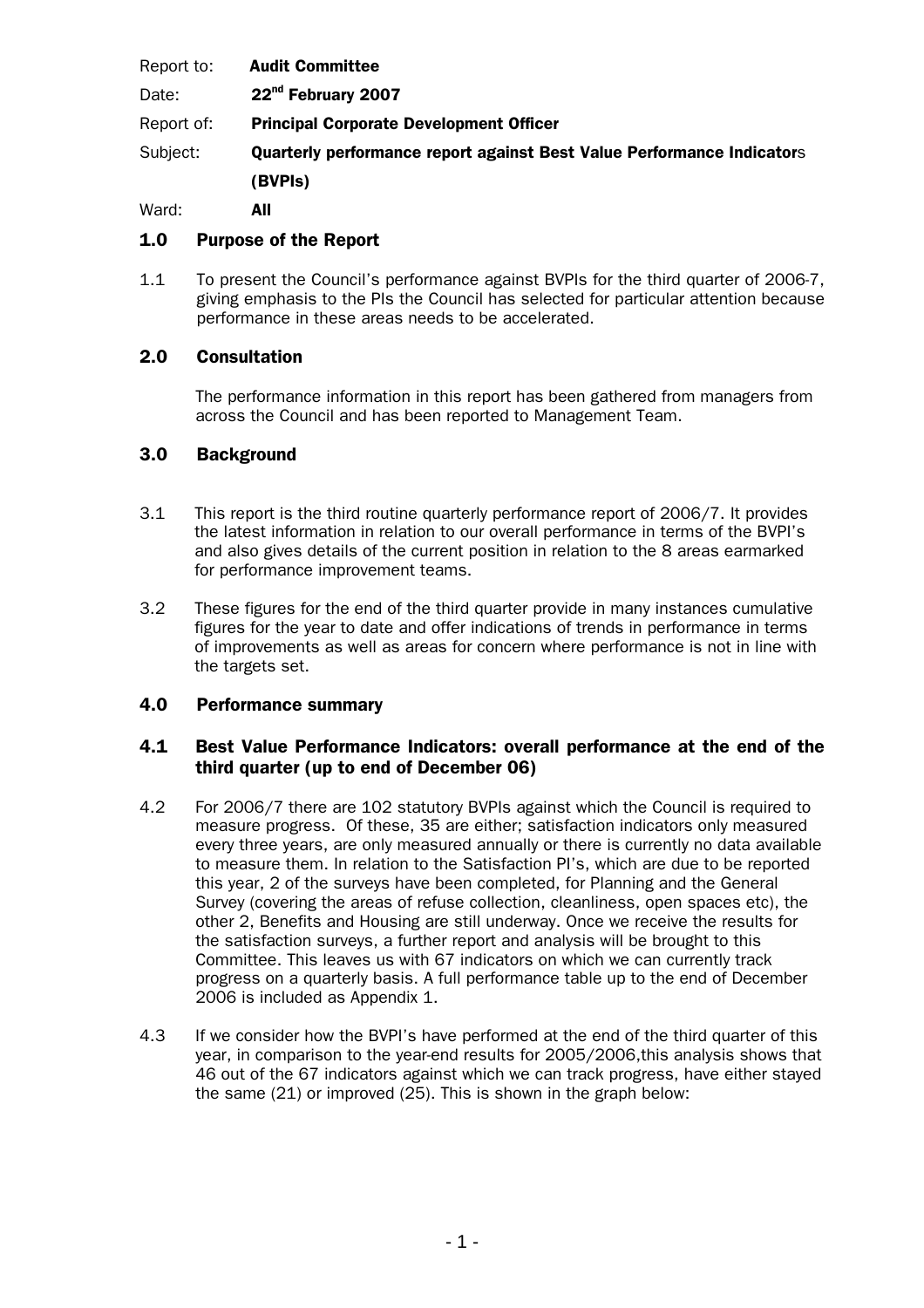

Eleven of these indicators are in top quartile position (16%)

#### **Targets**

Targets are set at the beginning of the year for all the performance indicators, these are based on previous performance and what is expected within that service area in terms of improvement. The targets are related to expected performance by year end. As previously discussed, for the next year we are looking to set targets for each of the quarterly periods so that we can track more closely the performance of each indicator. For the 67 Indicators identified above, 29 of these have either met or exceeded the target set, 6 of the indicators are within a 5% tolerance level, and 5 of the indicators are currently within a 10% tolerance level. This unfortunately leaves 27 Indicators which are more than 10% outside of the target figure set, and which we would have aimed to have reached with only one quarter left of the year.

4.4 In relation to those indicators which show deterioration from the year-end, there are 22 in total. A number of these show minor variations from year end, which are not significant and do not cause concern, as the PI's either remain in a good quartile position quartile or have fluctuated slightly due to either seasonal variations or some other reason outside of the Council's immediate control. This leaves the following indicators which have declined and need consideration:

#### Housing

- BVPI 66d Council home tenants in rent arrears, further resource has been put into this area within East Durham Homes to try and improve this area
- BVPI 184a and BVPI 184b Percentage of Non Decent Council Owned homes – this figure remains at 81%. Percentage change in non decent homes is currently at –2.1%

The above areas are managed by East Durham Homes and performance is monitored and reviewed by their Management Team and Board; however, it should be noted that the Council considers that these particular indicators, along with void turnover, to be key areas for focussed attention. The Council will therefore closely monitor the performance in these areas and highlight areas of concern. It should be noted, however, that establishing an improving trend for the level of decent homes is dependant on a successful Audit Commission inspection being obtained to release the required levels of capital funding.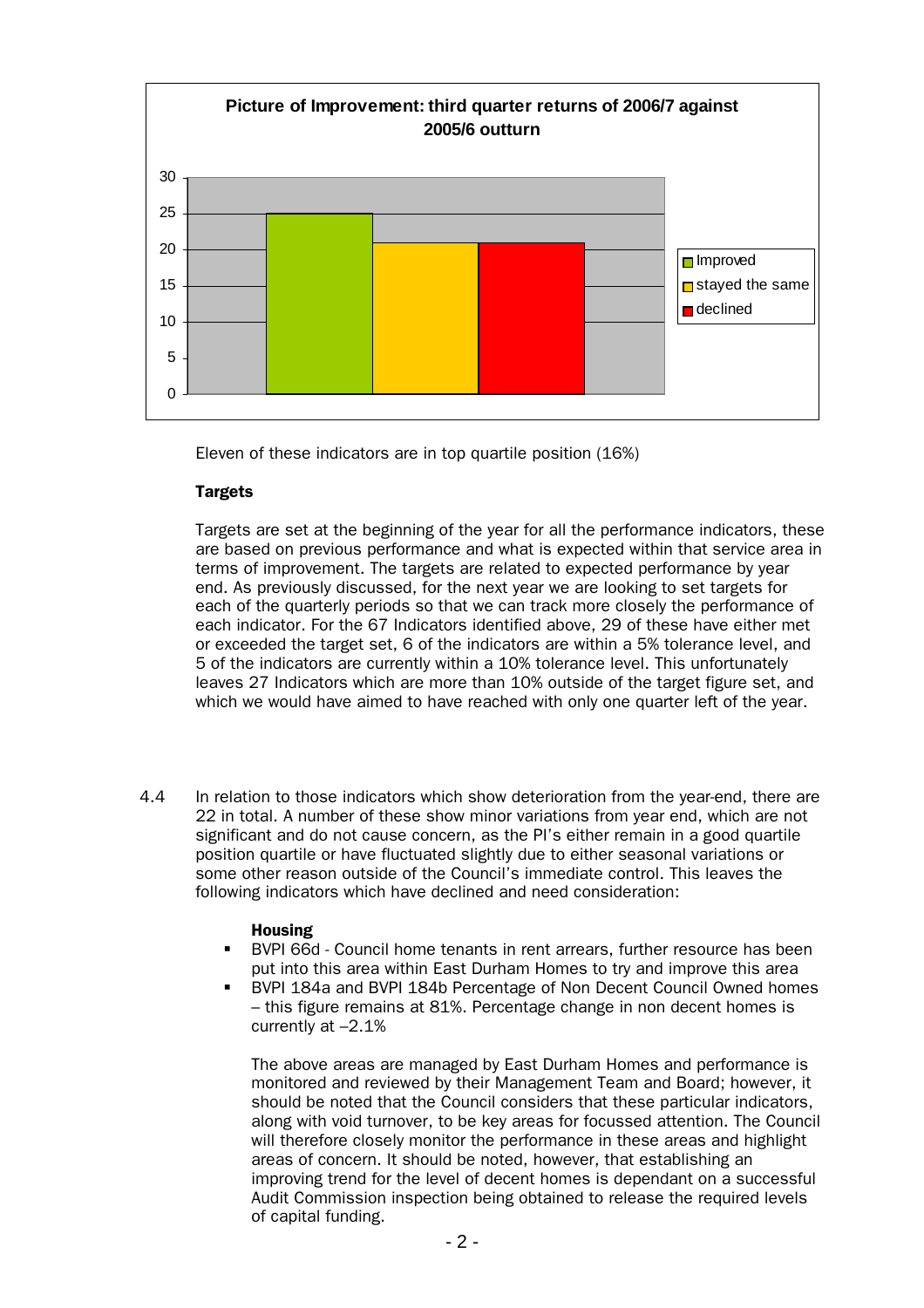BVPI 213 relates to homelessness and concerns very small numbers, the good news is that cases of repeat homelessness have reduced

#### **Benefits**

- BVPI 78a Average time to process benefits applications a marginal increase from 32.5 to 33.1, reflecting a need for additional resource in the area of new applications, and additional posts have accordingly been put in place to lift performance. Monthly monitoring systems in place will enable us to closely track performance, however it is envisaged that the additional resource will improve this indicator
- BVPI 79a –Accuracy of Benefits calculation: remains at 98.40%, slight drop from year end top performance of 100%,and just below top quartile. Relates back to the first quarter, since then, performance has been at 100%
- BVPI 79b(i) Housing Benefits overpayments recovered during the year: dropped from 50.97% to 48%. This is due to there being 2 cases of significant financial amounts occurring during the previous period, both of these leading to Court cases and markedly increasing the total sum of monies relating to overpayments recoverable.

#### Environment: Waste and Cleanliness

- BV82b a drop in performance for recycling relating to composting, this drops us to just below top quartile performance. This is mainly due to our reduced share of the use of the aerobic digester during this period, as well as the seasonal fluctuations in garden waste.
- BVPI 126, domestic burglaries have increased from 9.9 per 1,000 population to 12.66; the figure deteriorated mainly due to the release of known perpetrators; and BVPI 127a violent crimes have increased from 20 per 1,000 population at year end, to 20.9, though this I an improvement from the last quarter. These figures are still felt to be below the national average.

#### Planning

- BVPI's 109a,b, and c these are 3 of the planning indicators and concern the determination of planning applications. Although these indicators are not up to the level achieved at year end for 2005/6, the performance for major applications (BVPI 109a) has improved over the year and is now ahead of the outturn target of 60%. Performance has also improved for BV109c in respect of "other applications" and now stands at 74.7% just below the outturn target. For the minor applications (BV109b) performance remains unchanged at around 60% and below the planned outturn level. A performance improvement team has been set up to explore the issues around performance and agree an action plan for further improvements. A Further report detailing the final recommendations of this team will be brought to this Committee shortly.
- BVPI 204 percentage of planning appeals allowed remains high. This issue has been highlighted to the Planning Panel for consideration.
- BVPI 205 the planning checklist percentage has dropped, this reflects the inability for customers to pay for planning fees online; this issue is a corporate one and is currently being addressed by Information Services.

#### 4.5 Performance Improvement

I am pleased to report some notable improvements in a number of BVPI's, those which are particularly worth mentioning are in the areas of;

 Recycling, Waste Collection, Cleanliness, fly tipping, and graffiti have performed well so far this year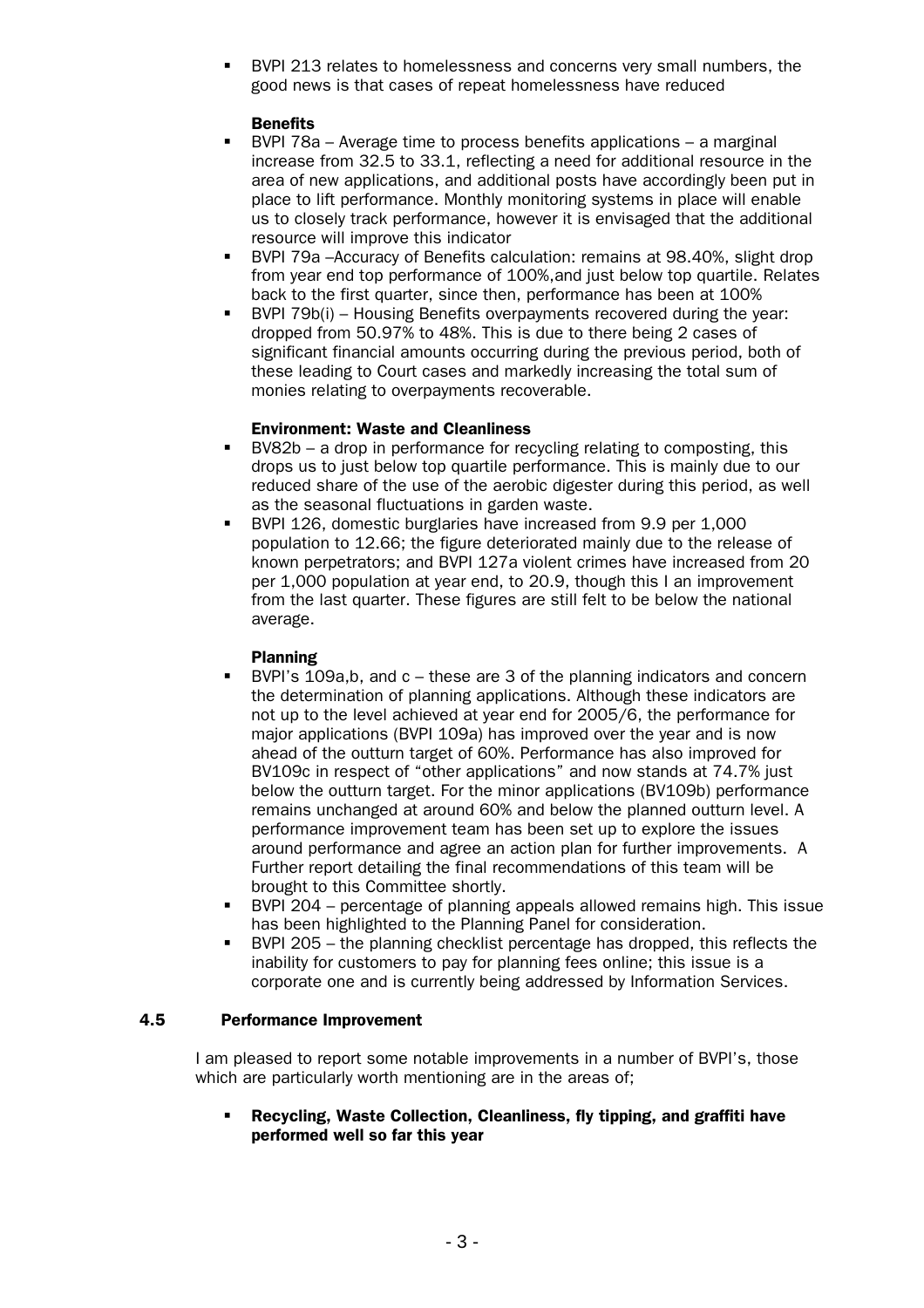#### 4.6 8 areas identified for particular focus

The table below shows the updated picture in relation to the 8 indicators identified for specific focussed attention, showing the current quarterly figures and the actions being taken to try and improve performance:

| <b>BVPI</b>                                                                                   | Result<br>05/06    | <b>Third</b><br>quarter<br>06/07 | <b>Target</b> | <b>TQ</b> | <b>BQ</b>   | Imp?    | Action                                                                        |
|-----------------------------------------------------------------------------------------------|--------------------|----------------------------------|---------------|-----------|-------------|---------|-------------------------------------------------------------------------------|
| <b>BV 156</b><br>DDA compliance<br>$-$ public<br>buildings                                    | 22.58%             | 24%                              | 50%           | 87.50%    | 53.81%      | $\odot$ | Performance<br>Improvement<br>Team<br>considering all<br>the access<br>issues |
| BV 109a % of<br>major planning<br>applications<br>decided in 13<br>weeks (Govt<br>target 60%) | 64.29%             | 62.50%                           | 60%           | 74.75%    | 58.05%      | $\odot$ |                                                                               |
| BV 109b % of<br>minor planning<br>applications<br>decided in 8<br>weeks (Govt<br>target 65%)  | 66.78%             | 59.88%                           | 65%           | 80.39%    | 68.60%      | $\odot$ | Performance<br>Improvement<br>working on<br>actions to drive<br>improvement   |
| BV 109c % of<br>other planning<br>applications<br>decided in 8<br>weeks (Govt<br>target 80%)  | 79.26%             | 74.77%                           | 80%           | 91.61%    | 83.85%      | $\odot$ |                                                                               |
| <b>BV 199a</b><br>% litter and<br>detritus                                                    | 22%                | 14%                              | 19%           | 8%        | 19%         | $\odot$ | The Cleansing<br><b>Action Team</b><br>continues to<br>work well              |
| BV 82a and 82b<br>Recycling<br>performance                                                    | Combined<br>26.92% | Combined<br>40.4%                | 27%           | 36.39%    | 17.47%      | $\odot$ | <b>Excellent results</b>                                                      |
| <b>BV 84</b><br>No of kgs of<br>household<br>waste collected<br>per head                      | 477.21kg           | 74.77kg                          | 457.0kg       | 381<br>kg | 442.7<br>kg |         | Needs to be<br>monitored in<br>line with above<br>82a and b                   |
| <b>BV 86</b><br>Cost of Waste<br>Collection per<br>household                                  | £48.13             | £45.46                           | £44.55        | £40.28    | £52.61      | $\odot$ | <b>Fluctuates</b><br>slightly due to<br>vehicle costs                         |

# **5.** Implications

# 5.1 Financial Implications

This report has no direct financial implications; however performance is a factor in making financial decisions.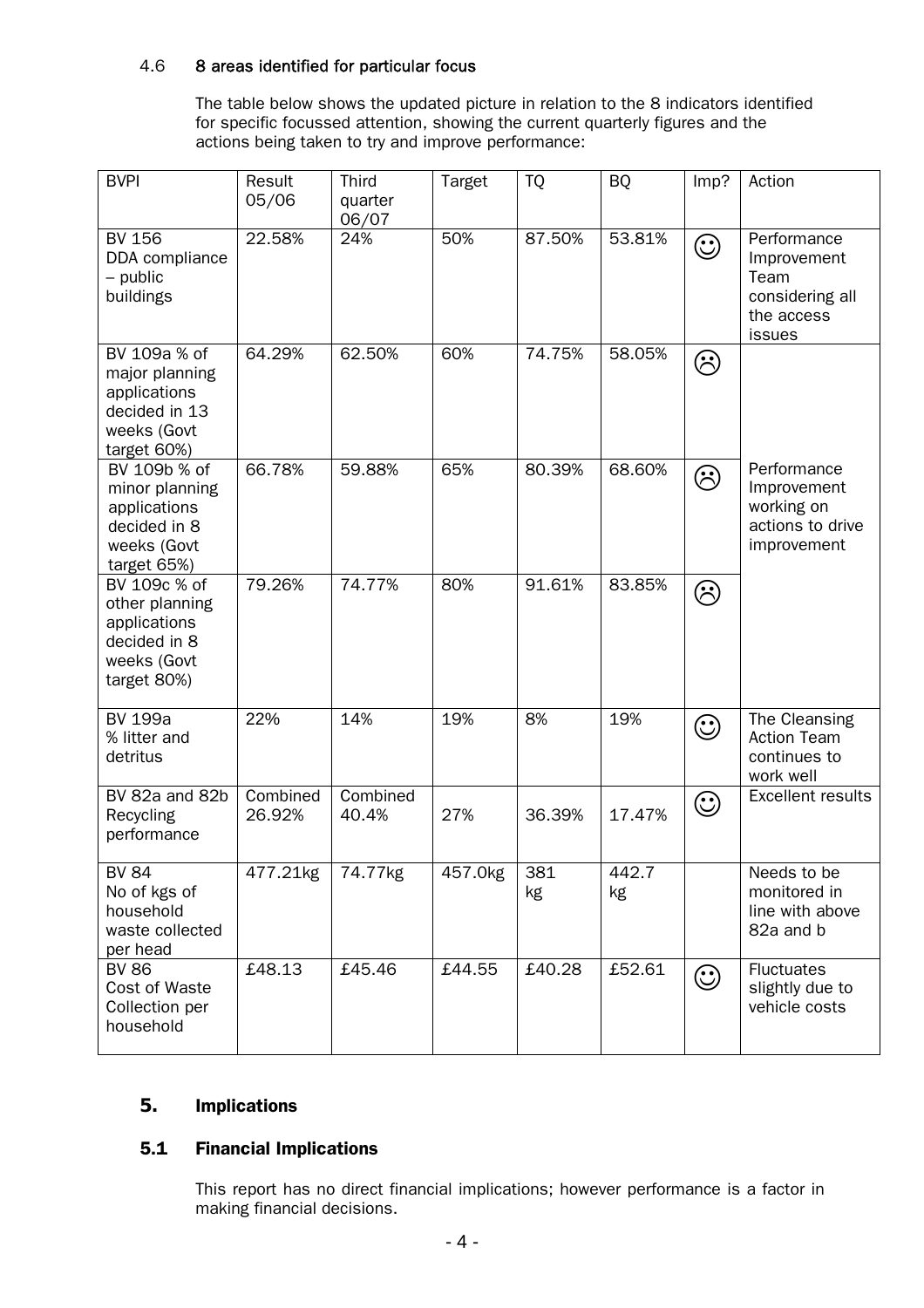#### 5.2 Legal Implications

This report has no direct legal implications

# 5.3 Policy Implications

Performance is a key component of the Audit Commission's CPA framework

# 5.4 Risk Implications

A risk assessment has been carried out.

#### **6.** Communications

Highlight messages about the current performance are being developed for communication to all staff. Directors are continuing to discuss performance in their own Directorates and management teams.

# **7.** Corporate Implications

# 7.1 Corporate Plan and Priorities

Performance will be taken into account in reviewing the Corporate Plan during 2007

#### 7.2 Service Plans

Performance will be taken into account in reviewing future service plans.

#### 7.3 Performance Management and Scrutiny

This report presents the quarterly position in terms of the Council's performance up to end of December 2006. This information will be used to determine what further work needs to be carried out in those areas which may need special attention to generate further improvement.

# 7.4 Sustainability

There are no sustainability implications.

# 7.5 Expenditure related to 'well-being' powers

There are no direct well being implications.

#### 7.6 Human Resource Implications

There are no HR implications.

# 7.7 Information Technology

There are no I.T. implications.

# 7.8 Equality and Diversity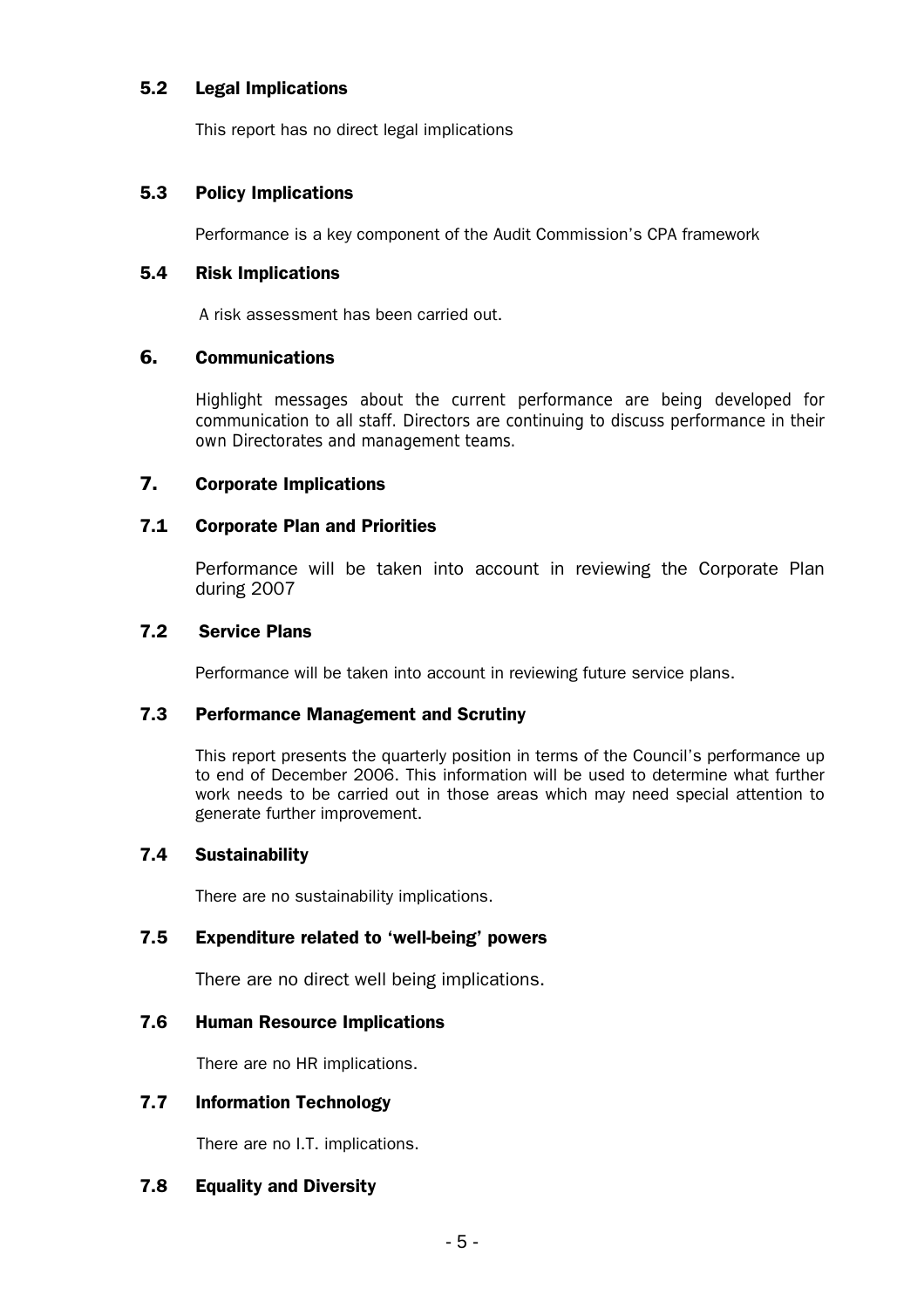There are no direct Equality and Diversity implications.

#### **7.9** Crime and Disorder

There are no direct crime and disorder implications.

# 7.10 Human Rights

There are no human rights implications.

#### 7.11 Social Inclusion

There are no direct social inclusion implications.

# 7.12 Procurement

There are no specific procurement issues.

#### **8.** Conclusion

8.1 The overall picture that is emerging from these results continues to be encouraging, although we need to maintain our focus on improvement generally, and in particular on formerly low performing areas (accessible buildings and planning especially). It is hoped that this trend will continue in order to reach the targets we have set ourselves by the end of the year.

#### **9.** Recommendations

Members are recommended to:

- 9.1 Note the quarterly performance of the Council as represented through the BVPIs
- 9.2 Note the progress in relation to the 8 areas of underperformance

# Background Papers

Best Value Performance Plan 2006/7 Performance Washup Report June 2006 Quarterly BVPI pro formas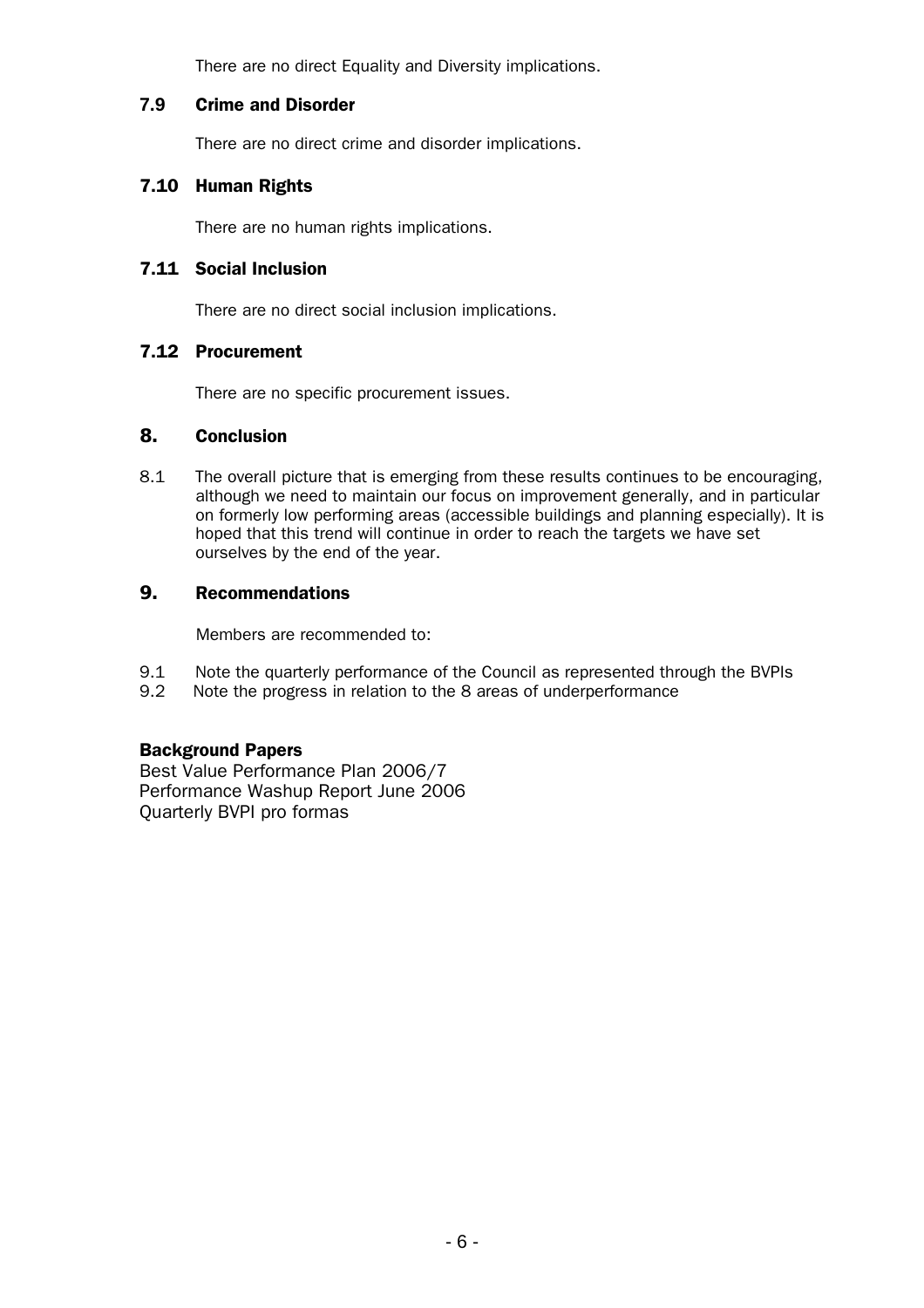# BVPI results for the Third Quarter 2006/2007 **Appendix 1**

*Those indicators in purple italics are included in the Audit Commission Improvement Toolkit* 

| <b>BVPI</b>                            | <b>Top</b>       | <b>Bottom</b>    | <b>Outturn</b>   | <b>Target</b>      | 1 <sup>st</sup>  | 2 <sup>nd</sup>  | 3 <sup>rd</sup>        |
|----------------------------------------|------------------|------------------|------------------|--------------------|------------------|------------------|------------------------|
|                                        | Quartile         | Quartile         | 2005/06          | 2006/07            | quarter          | quarter          | quarter                |
|                                        |                  |                  |                  |                    |                  |                  |                        |
| BV2a - Level of                        |                  |                  |                  |                    |                  |                  |                        |
| the Equality<br>Standard for LG        | N/A              | N/A              | Level 2          | Level <sub>2</sub> | Level 2          | Level 2          | Level <sub>2</sub>     |
|                                        |                  |                  |                  |                    |                  |                  |                        |
| $BV2b$ – The                           | 73%              | 42%              | 58%              | 60%                | 58%              | 58%              | 58%                    |
| duty to promote                        |                  |                  |                  |                    |                  |                  |                        |
| race equality                          |                  |                  |                  |                    |                  |                  |                        |
| $BVB - % of$                           |                  |                  |                  |                    |                  |                  |                        |
| invoices paid                          | 97.30%           | 92.20%           | 98.74%           | 99%                | 97.98%           | 98.41%           | 98.56%                 |
| within 30 days                         |                  |                  |                  |                    |                  |                  | <b>Top</b><br>Quartile |
| $BV9 -$                                |                  |                  |                  |                    |                  |                  |                        |
| Percentage of                          | 98.53%           | 97.40%           | 96.26%           | 98.50%             | 27.95%           | 54.82%           | 81.92%                 |
| <b>Council Tax</b>                     |                  |                  |                  |                    |                  |                  |                        |
| collected                              |                  |                  |                  |                    |                  |                  |                        |
| $BV10 - %$ of                          |                  |                  |                  |                    |                  |                  |                        |
| NNDR collected<br>$BV11a - % of$       | 99.30%<br>31.25% | 98.40%<br>18.79% | 97.22%<br>11.90% | 99.20%<br>16%      | 27.77%<br>15.91% | 57.74%<br>15.91% | 86.09%<br>15.56%       |
| top 5% of                              |                  |                  |                  |                    |                  |                  |                        |
| earners that                           |                  |                  |                  |                    |                  |                  |                        |
| are women                              |                  |                  |                  |                    |                  |                  |                        |
| $BV11b - % of$                         | 3.37%            | 0.00%            | 0%               | 2%                 | 0%               | 0%               | 0%                     |
| top 5% of                              |                  |                  |                  |                    |                  |                  |                        |
| earners from                           |                  |                  |                  |                    |                  |                  |                        |
| ethnic minority                        |                  |                  |                  |                    |                  |                  |                        |
| communities                            |                  |                  |                  |                    |                  |                  |                        |
| BV11c Top 5%                           | 5.91%            | 0.00%            | 4.76%            | 5%                 | 4.55%            | 4.55%            | 6.67%                  |
| of earners that                        |                  |                  |                  |                    |                  |                  | Top                    |
| have a                                 |                  |                  |                  |                    |                  |                  | Quartile               |
| disability                             |                  |                  |                  |                    |                  |                  |                        |
| $\overline{BV}12$ – average<br>working | 8.29             | 10.92            | 8.66             | 8.5                | 7.74             | 9.23             | 9.01                   |
| days/shifts lost                       |                  |                  |                  |                    |                  |                  |                        |
| due to sickness                        |                  |                  |                  |                    |                  |                  |                        |
| per FTE                                |                  |                  |                  |                    |                  |                  |                        |
| $\overline{BV14}$ – Early              |                  |                  |                  |                    |                  |                  |                        |
| retirements as                         | 0.00%            | 0.83%            | 0.79%            | 0.45%              | 0.39%            | 0.35%            | 0.30%                  |
| % of total                             |                  |                  |                  |                    |                  |                  |                        |
| workforce                              |                  |                  |                  |                    |                  |                  |                        |
| $BV15 - iII$                           |                  |                  |                  |                    |                  |                  |                        |
| health                                 | 0.00%            | 0.42%            | 0.20%            | 0.20%              | 0.39%            | 0.35%            | 0.67%                  |
| retirements as                         |                  |                  |                  |                    |                  |                  |                        |
| % of total                             |                  |                  |                  |                    |                  |                  |                        |
| workforce                              |                  |                  |                  |                    |                  |                  |                        |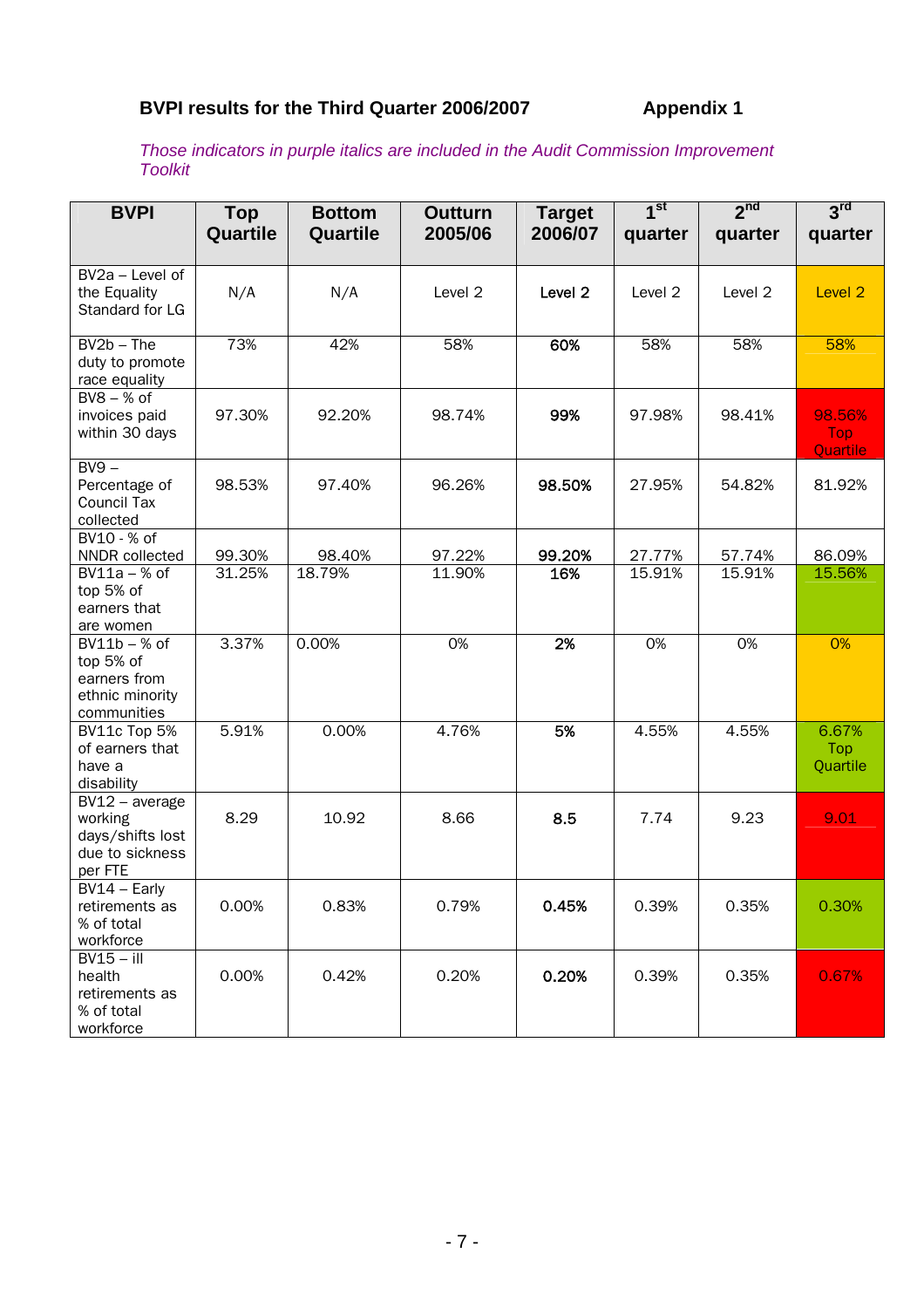| <b>BVPI</b>                                                                                                                                                    | <b>Top</b><br>Quartile | <b>Bottom</b><br>Quartile | <b>Outturn</b><br>2005/06 | <b>Target</b><br>2006/07 | 1 <sup>st</sup><br>quarter | 2 <sup>nd</sup><br>quarter | 3 <sup>rd</sup><br>quarter |
|----------------------------------------------------------------------------------------------------------------------------------------------------------------|------------------------|---------------------------|---------------------------|--------------------------|----------------------------|----------------------------|----------------------------|
|                                                                                                                                                                |                        |                           |                           |                          |                            |                            |                            |
| BV16a - % of<br>Council workers<br>declaring they<br>are disabled                                                                                              | 4.37%                  | 2.13%                     | 3.22%                     | 4.5%                     | 3.77%                      | 3.77%                      | 2.40%                      |
| BV16b - % of<br>economically<br>active people in<br>LA area who<br>have a<br>disability                                                                        | N/A                    | N/A                       | 29%                       | N/A                      | 29%                        | 29%                        | 29%                        |
| BV17a - % of<br>council workers<br>from minority<br>ethnic<br>communities                                                                                      | 2.7%                   | 0.8%                      | 0.46%                     | 0.50%                    | 0.51%                      | 0.34%                      | 0.32%                      |
| BV17b - % of<br>economically<br>active people in<br>LA area from<br>minority ethnic<br>communities                                                             | N/A                    | N/A                       | 0.75%                     | N/A                      | 0.75%                      | 0.75%                      | 0.75%                      |
| $BV156 -$<br>Authority<br>buildings open<br>to the public<br>accessible by<br>the disabled                                                                     | 87.50%                 | 53.81%                    | 22.58%                    | 50%                      | 22.58%                     | 22.58%                     | 24%                        |
| BV63 - Average<br><b>SAP</b> energy<br>efficiency rating<br>of LA owned<br>dwellings                                                                           | 69                     | 64                        | 63                        | 66                       | Reported<br>annually       |                            |                            |
| $BV64$ - The<br>number of<br>private sector<br>dwellings<br>vacant for 6<br>months and<br>reoccupied<br>from LA action                                         | 38                     | $\overline{\mathcal{A}}$  | 108                       | 145                      | 44                         | 166                        | 193<br>Top<br>quartile     |
| $BV66a$ -<br><b>Proportion of</b><br>rent collected                                                                                                            | 98.84%                 | 97.41%                    | 98.57%                    | 98.7%                    | 92.3%                      | 96.39%                     | 98.20%                     |
| BV66b Number<br>of local<br>authority<br>tenants with<br>more than 7<br>weeks of<br>(gross) rent<br>arrears as a %<br>of total number<br>of council<br>tenants | 3.39%                  | 7.35%                     | 8.11%                     | 6.5%                     | 8.29%                      | 8.53%                      | 8.64%                      |
| BV66c % of<br>local authority<br>tenants in                                                                                                                    | 13.55%                 | 35.81                     | 29.35%                    | 25%                      | 6.37%                      | 10.89%                     | 24.48%                     |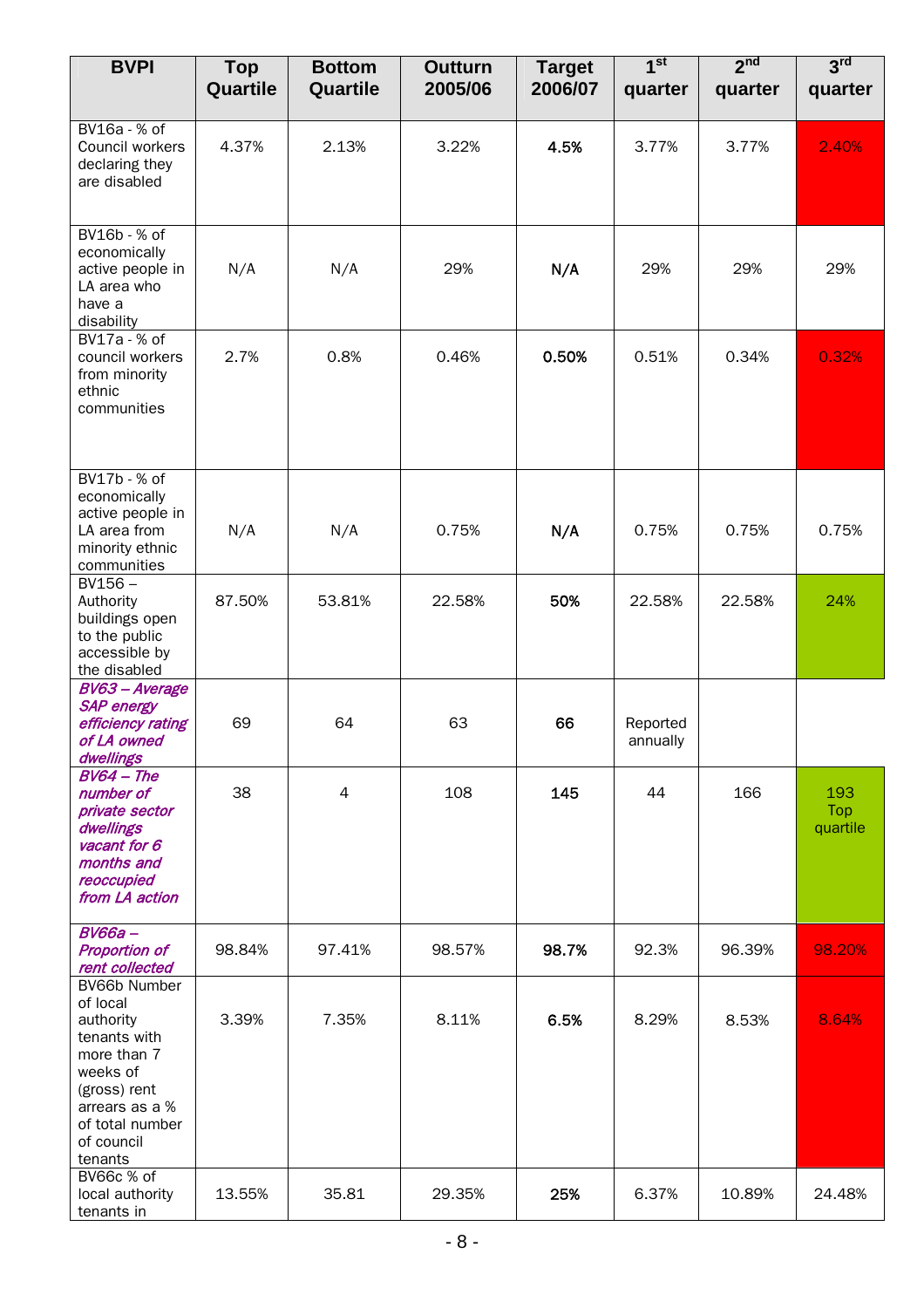| <b>BVPI</b>                                                                                                                                                                           | <b>Top</b><br>Quartile | <b>Bottom</b><br>Quartile | Outturn<br>2005/06  | <b>Target</b><br>2006/07 | 1 <sup>st</sup><br>quarter | 2 <sup>nd</sup><br>quarter | 3 <sup>rd</sup><br>quarter               |
|---------------------------------------------------------------------------------------------------------------------------------------------------------------------------------------|------------------------|---------------------------|---------------------|--------------------------|----------------------------|----------------------------|------------------------------------------|
|                                                                                                                                                                                       |                        |                           |                     |                          |                            |                            |                                          |
| arrears who<br>have had<br>Notices<br>Seeking<br>Possession<br>served                                                                                                                 |                        |                           |                     |                          |                            |                            |                                          |
| BV66d % of<br>local authority<br>tenants evicted<br>as a result of<br>rent arrears                                                                                                    | $\mathbf 0$            | $\mathbf 0$               | 0.31%               | 0.25%                    | 0.06%                      | 0.20%                      | 0.31%                                    |
| $BV164 - Does$<br>the authority<br>follow the<br>CRE's code of<br>practice in<br>rented housing<br>and follow the<br><b>Good Practice</b><br><b>Standards for</b><br>social landlords | N/A                    | N/A                       | Yes                 | Yes                      | Yes                        | Yes                        |                                          |
| <b>BV184a-</b><br><b>Proportion of LA</b><br>homes that<br>were non-<br>decent at 1<br><b>April 2005</b>                                                                              | 12%                    | 39%                       | 75%                 | 72%                      | 81%                        | 81%                        | 81%                                      |
| <b>BV184b-</b><br>Percentage<br>change in<br>proportion of<br>non-decent<br>homes 2006-<br>2007                                                                                       | 29.2%                  | 0.7%                      | 4.4%                | 3.2%                     | $-2.4%$                    | $-0.9%$                    | $-2.1%$                                  |
| BV212 Average<br>time taken to<br>re-let council<br>dwellings                                                                                                                         | 27                     | 49                        | 84                  | 40                       | 61                         | 62                         | 62                                       |
| <b>BV183a-</b><br><b>Average length</b><br>of stay in bed<br>and breakfast<br>accommodation                                                                                           | 1.35                   | 4.95                      | $\mathsf O$         | $\mathbf 0$              | $\mathsf{O}\xspace$        | $\mathbf 0$                | $\overline{O}$<br><b>Top</b><br>Quartile |
| BV183b-<br>Average length<br>of stay in<br>hostel<br>accommodation                                                                                                                    | 0.00                   | 18.48                     | $\mathsf{O}\xspace$ | $\mathbf 0$              | $\mathsf{O}\xspace$        | $\mathsf{O}\xspace$        | $\overline{O}$<br>Top<br>Quartile        |
| $BV202 - The$<br>number of<br>people sleeping<br>rough on a<br>single night<br>within the area<br>of the local<br>authority                                                           | $\mathbf 0$            | $\overline{4}$            | $0 - 10$            | $0 - 10$                 | 6                          | $\,$ 6                     | $6\phantom{1}6$                          |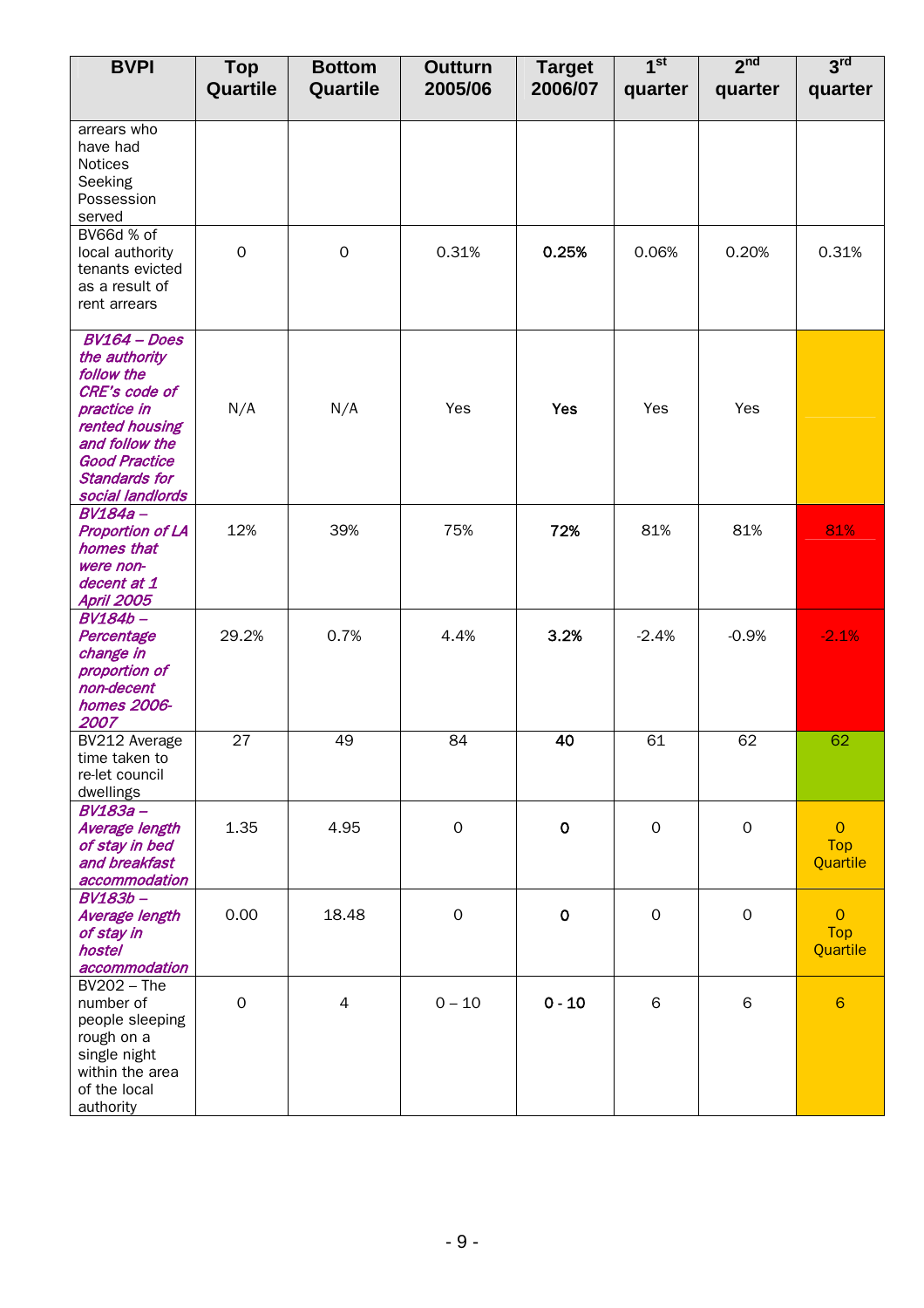| <b>BVPI</b>                                                                                                                                                                     | <b>Top</b> | <b>Bottom</b> | <b>Outturn</b> | <b>Target</b> | 1 <sup>st</sup> | 2 <sup>nd</sup> | 3 <sup>rd</sup> |
|---------------------------------------------------------------------------------------------------------------------------------------------------------------------------------|------------|---------------|----------------|---------------|-----------------|-----------------|-----------------|
|                                                                                                                                                                                 | Quartile   | Quartile      | 2005/06        | 2006/07       | quarter         | quarter         | quarter         |
| $BV203 - %$<br>change in the<br>average number<br>of homeless<br>families, placed<br>in temporary<br>accommodation<br>compared with<br>the average<br>from the<br>previous year | $-17.82$   | 22.22         | 138.46%        | $-38%$        | $\mathbf 0$     | $\mathsf O$     | $\overline{O}$  |
| BV213 Number<br>of<br>homelessness<br>cases<br>prevented                                                                                                                        | 5          | $\mathbf{1}$  | $\mathsf 3$    | 3             | $\mathbf{1}$    | $\mathbf{O}$    | $\overline{O}$  |
| BV214 Repeat<br>homelessness                                                                                                                                                    | 0.00       | 4.19          | 2.5%           | 2%            | 3.70%           | 3.45%           | 1.89%           |
| $BV76a -$<br>Number of<br>claimants<br>visited per<br>1000 caseload                                                                                                             | N/A        | N/A           | 274.26         | 300           | 83.14           | 81.52           | 72.07           |
| $BV76b -$<br>Number of<br>fraud<br>investigators<br>per 1000<br>caseload                                                                                                        | N/A        | N/A           | 0.32           | 0.32          | 0.31            | 0.31            | 0.31            |
| <b>BV76c-</b><br>Number of<br>fraud<br>investigations<br>per 1000<br>caseload                                                                                                   | N/A        | N/A           | 98.75          | 80            | 21.42           | 17.75           | 21.55           |
| $BV76d -$<br>Number of<br>prosecutions/s<br>anctions per<br>1000 caseload                                                                                                       | N/A        | N/A           | 3.26           | 4.00          | 1.99            | 1.99            | 0.95            |
| $BV78a -$<br><b>Average time</b><br>for processing<br>new claims                                                                                                                | 25.5       | 37.8          | 32.5           | 25            | 29.0            | 32.9            | 33.1            |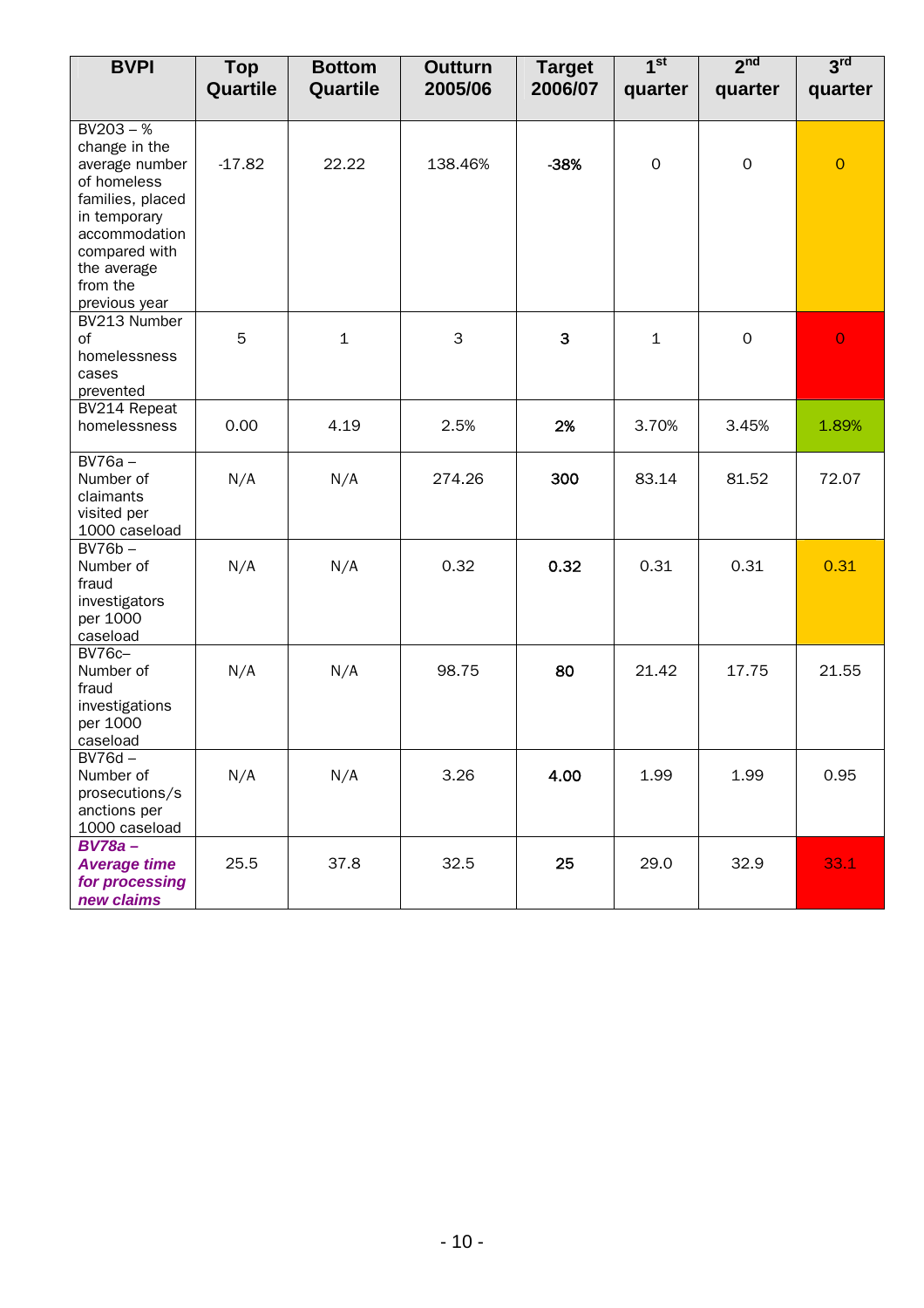| <b>BVPI</b>                                                                                                                                                                                                             | <b>Top</b><br>Quartile | <b>Bottom</b><br>Quartile | <b>Outturn</b><br>2005/06 | <b>Target</b><br>2006/07 | 1 <sup>st</sup><br>quarter | 2 <sub>nd</sub><br>quarter | 3 <sup>rd</sup><br>quarter |
|-------------------------------------------------------------------------------------------------------------------------------------------------------------------------------------------------------------------------|------------------------|---------------------------|---------------------------|--------------------------|----------------------------|----------------------------|----------------------------|
| $BV78b -$                                                                                                                                                                                                               |                        |                           |                           |                          |                            |                            |                            |
| Average time<br>for processing<br>change of<br>circumstances                                                                                                                                                            | 8.5                    | 16.7                      | 6.3                       | 6                        | 6.3                        | 6.5                        | 6.2<br>Top<br>Quartile     |
| $BV79a - % of$<br>cases where<br>the calculation<br>was correct                                                                                                                                                         | 99.00                  | 96.80                     | 100%                      | 100%                     | 98.40%                     | 98.40%                     | 98.40%                     |
| BV79b(i)- % of<br><b>Housing Benefit</b><br>overpayments<br>recovered as a<br>% of all HB<br>overpayments<br>recoverable                                                                                                | 79.46%                 | 59.37%                    | 50.97%                    | 55%                      | 59.27%                     | 45.25%                     | 48%                        |
| BV79b (ii) HB<br>overpayments<br>recovered as a<br>% of the total<br><b>HB</b><br>overpayments<br>outstanding at<br>the start of the<br>year, plus the<br>amount of HB<br>overpayments<br>identified during<br>the year | 41.22%                 | 28.35%                    | 33.89%                    | 40%                      | 30.50%                     | 30.73%                     | 36%                        |
| BV79b (iii) HB<br>overpayments<br>written off as a<br>% of total<br>payments<br>outstanding                                                                                                                             | N/A                    | N/A                       | 16.68%                    | 17%                      | 2.72%                      | 1.80%                      | 1.20%                      |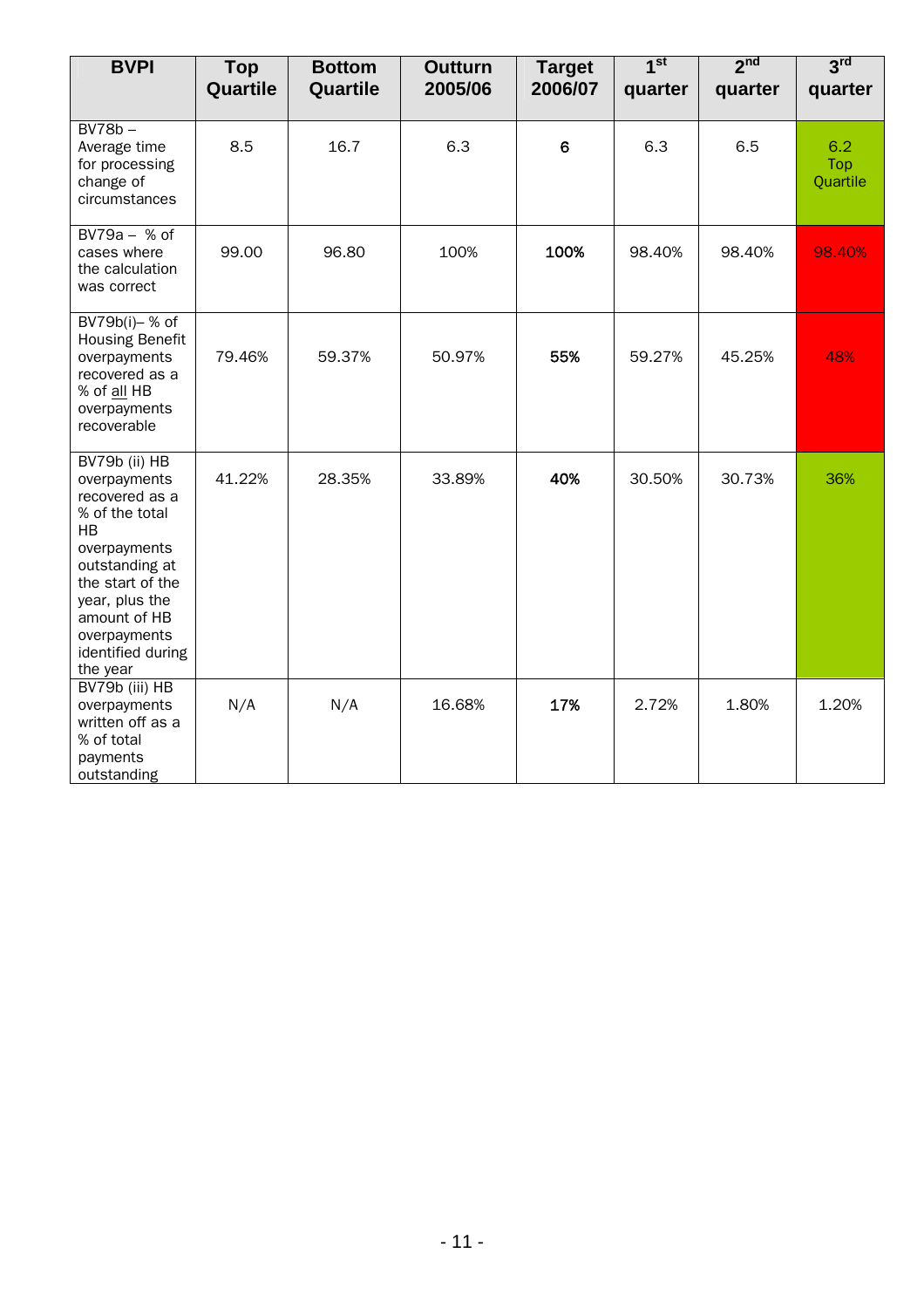| <b>BVPI</b>                                                                                                                            | <b>Top</b><br>Quartile | <b>Bottom</b><br>Quartile | Outturn<br>2005/06 | <b>Target</b><br>2006/07 | 1 <sup>st</sup><br>quarter | 2 <sup>nd</sup><br>quarter | 3 <sup>rd</sup><br>quarter          |
|----------------------------------------------------------------------------------------------------------------------------------------|------------------------|---------------------------|--------------------|--------------------------|----------------------------|----------------------------|-------------------------------------|
|                                                                                                                                        |                        |                           |                    |                          |                            |                            |                                     |
| BV82a - % of<br>the total<br>tonnage of<br>household<br>waste arising<br>sent for<br>recycling                                         | 21.72%                 | 14.79%                    | 11.77%             | 11%                      | 15.38%                     | 11.85%                     | 13.15%<br>(13.5%<br>overall)        |
| BV82a (ii) -<br><b>Total tonnage</b><br>of household<br>waste arisings<br>which have<br>been sent by<br>the Authority for<br>recycling | 9082.98                | 5279.84                   | 4995.57            | 4197                     | 1773.42                    | 3060.1                     | 3985.05                             |
| $BV82b - % of$<br>waste sent for<br>composting                                                                                         | 14.67%                 | 2.68%                     | 15.15%             | 16%                      | 44.36%                     | 25.14                      | 9.65%<br>(27%<br>overall)           |
| BV82b (ii) $-$<br>total tonnage of<br>household<br>waste sent for<br>composting/<br>treatment by<br>anaerobic<br>digestion             | 6048.83                | 933.96                    | 6432.17            | 4926                     | 5114.70                    | 2168.56                    | 678.70                              |
| BV84 - kgs of<br>household<br>waste collected<br>per head                                                                              | 381.0kg                | 442.7kg                   | 457.01             | 462                      | 124.2kg                    | 118.7kg                    | 75.8kg                              |
| BV84b %<br>change from<br>the previous<br>year -kgs of<br>household<br>waste collected<br>per head of<br>population                    | $-3.22%$               | 2.51%                     | $-4.23%$           | 1%                       | $-0.01%$                   | $-0.03%$                   | $-32.10%$<br><b>Top</b><br>Quartile |
| BV86 - Cost of<br>waste<br>collection per<br>household                                                                                 | £40.28                 | £52.61                    | £48.13             | £43.95                   | £44.60                     | £44.55                     | £45.46                              |
| $BV91a - K$ of<br>the population<br>served by a<br>kerbside<br>collection of<br>recycling                                              | 100%                   | 94.0%                     | 99.49%             | 99%                      | 99.5%                      | 99.5%                      | 99.5%                               |
| $BV91b - % of$<br>household<br>residents<br>served by<br>kerbside<br>collection of at<br>least two<br>recyclables                      | 100%                   | 92.3%                     | 99.49%             | 99%                      | 99.5%                      | 99.5%                      | 99.5%                               |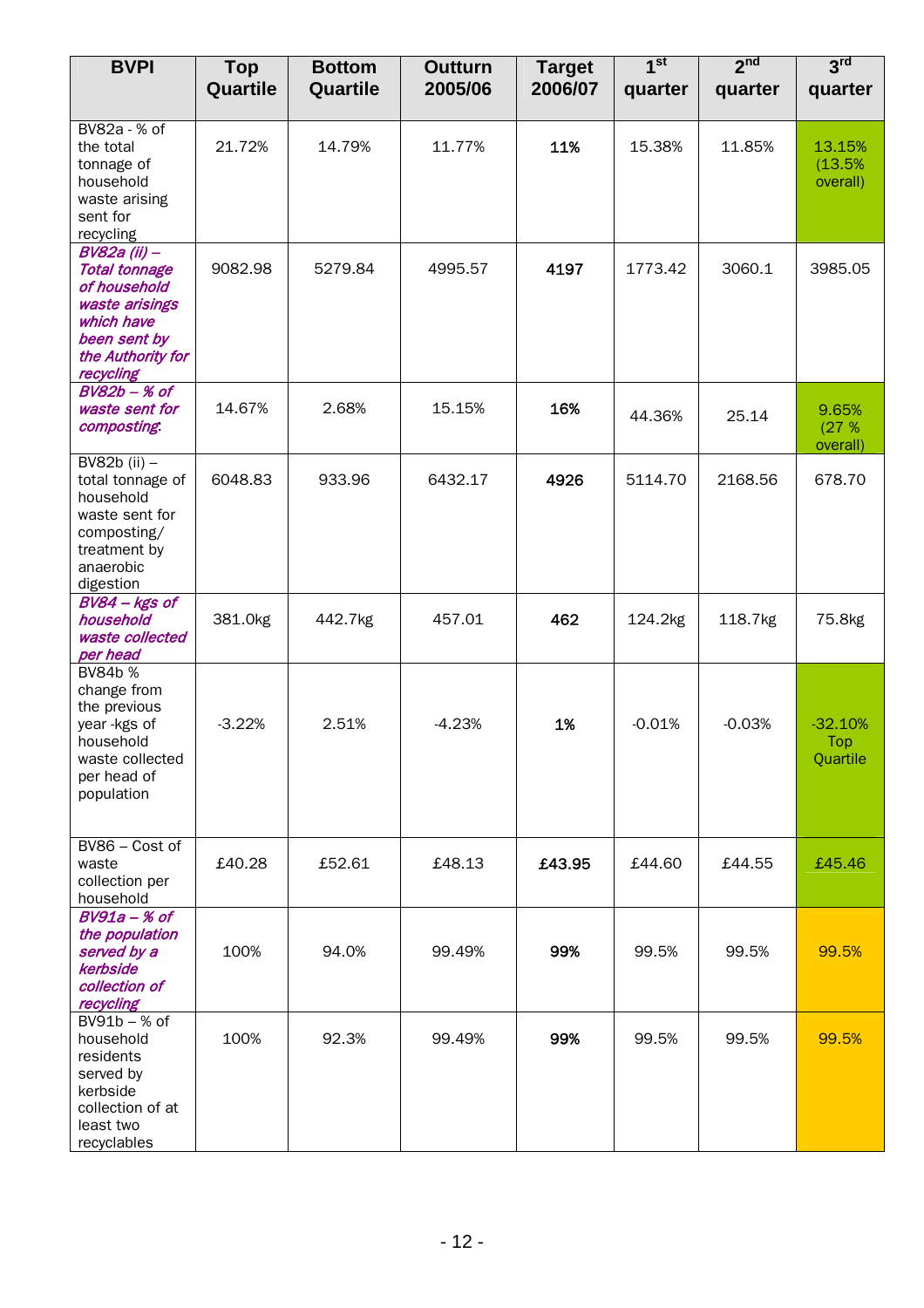| <b>BVPI</b>                                                                                                                                               | <b>Top</b><br>Quartile | <b>Bottom</b><br>Quartile | <b>Outturn</b><br>2005/06 | <b>Target</b><br>2006/07 | 1 <sup>st</sup><br>quarter | 2 <sup>nd</sup><br>quarter | 3 <sup>rd</sup><br>quarter |
|-----------------------------------------------------------------------------------------------------------------------------------------------------------|------------------------|---------------------------|---------------------------|--------------------------|----------------------------|----------------------------|----------------------------|
|                                                                                                                                                           |                        |                           |                           |                          |                            |                            |                            |
| <b>BV199-</b><br>proportion of<br>relevant<br>land/highway<br>assessed as<br>having<br>combined<br>deposits of<br>litter & detritus                       | 8.0%                   | 19.0%                     | 22%                       | 19%                      | N/A                        | 18%                        | 14%                        |
| BV199b % of<br>relevant land<br>and highways<br>where<br>unacceptable<br>levels of graffiti<br>are visible                                                | 0%                     | 4%                        | 11%                       | 8%                       | N/A                        | 5%                         | 9%                         |
| BV199c % of<br>relevant land<br>and highways<br>where<br>unacceptable<br>levels of fly-<br>posting are<br>visible                                         | 0%                     | 1%                        | 2%                        | N/A                      | N/A                        | 0%                         | 3%                         |
| <b>BV199d</b><br>Reduction in<br>incidents/incre<br>ase in<br>enforcement<br>actions in<br>relation to fly-<br>tipping                                    | N/A                    | N/A                       | 4                         | $\mathbf{1}$             | $\mathbf{1}$               | 2                          | $\overline{2}$             |
| <b>BV166 - Score</b><br>against the<br>checklist of<br>enforcement<br>best practice<br>for enforcement<br>best practice<br>for<br>environmental<br>health | 98.7%                  | 80.0%                     | 96.6%                     | 96.6%                    | 96.6%                      | 96.6%                      | 96.6%                      |
| <b>BV216a</b><br>Number of<br>"sites of<br>potential<br>concern" with<br>respect to land<br>contamination                                                 | 1198                   | 323                       | 396                       | 380                      | 396                        | 387                        | 380                        |
| <b>BV216b</b><br>Number of sites<br>where<br>remediation of<br>the land is<br>necessary as a<br>% of all "sites<br>of potential<br>concern"               | 8%                     | 1%                        | 2.9%                      | 7.5%                     | 3%                         | 5%                         | 5.5%                       |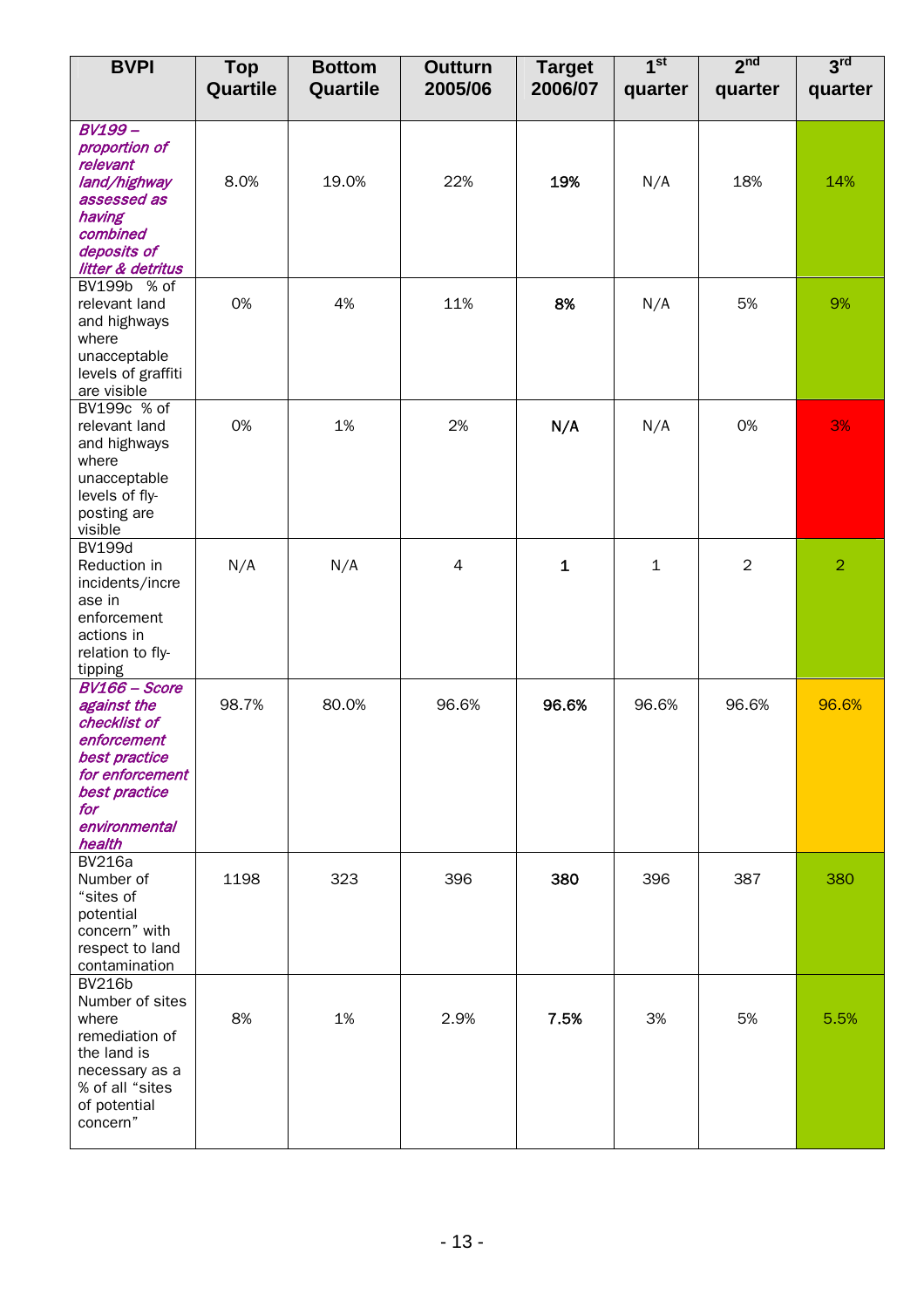| <b>BVPI</b>                                                                                                                                                             | <b>Top</b><br>Quartile | <b>Bottom</b><br>Quartile | <b>Outturn</b><br>2005/06 | <b>Target</b><br>2006/07 | 1 <sup>st</sup><br>quarter | 2 <sup>nd</sup><br>quarter | 3 <sup>rd</sup><br>quarter           |
|-------------------------------------------------------------------------------------------------------------------------------------------------------------------------|------------------------|---------------------------|---------------------------|--------------------------|----------------------------|----------------------------|--------------------------------------|
|                                                                                                                                                                         |                        |                           |                           |                          |                            |                            |                                      |
| BV217 % of<br>pollution control<br>improvements<br>to existing<br>installations<br>completed on<br>time                                                                 | 100%                   | 85%                       | 100%                      | 100%                     | 100%                       | 100%                       | 100%<br>Top<br>Quartile              |
| BV218a % of<br>new reports of<br>abandoned<br>vehicles<br>investigated<br>within 24hrs of<br>notification                                                               | 96.12%                 | 71.58%                    | 86.04%                    | 100%                     | 95.31%                     | 76.60%                     | 92.68%                               |
| BV218b % of<br>abandoned<br>vehicles<br>removed within<br>24 hrs from the<br>point at which<br>the authority is<br>legally entitled<br>to remove the<br>vehicle         | 93.95%                 | 56.53%                    | 93.42%                    | 100%                     | 88.88%                     | 100%                       | 100%                                 |
| $BV106-$<br>Percentage of<br>new homes<br>built on<br>previously<br>developed land                                                                                      | 89.36%                 | 57.36%                    | 85.12%                    | 65%                      | 87.07%                     | 88.85%                     | 90.95%<br>Top<br>Quartile            |
| BV109-<br>Percentage of<br>applications<br>decided in line<br>with<br>Government<br>Development<br>Control targets:<br>a) major<br>applications, in<br>13 weeks(60%)    | 74.75%                 | 58.05%                    | 64.29%                    | 60%                      | 25%                        | 56.25                      | 62.50%<br>(within<br>govt<br>target) |
| b) minor<br>applications in<br>8 weeks (65%)                                                                                                                            | 80.39%                 | 68.60%                    | 66.78                     | 65%                      | 61.54%                     | 60.71                      | 59.88%                               |
| c) other<br>applications, in<br>8 weeks(80%)                                                                                                                            | 91.61%                 | 83.85%                    | 79.26%                    | 80%                      | 66.10%                     | 69.97%                     | 74.77%                               |
| BV200a-<br>Submission of<br>a Local<br>Development<br>Scheme (LDS)<br>by 28 <sup>th</sup> March<br>2005 and<br>thereafter<br>maintain a 3-<br>year rolling<br>programme | N/A                    | N/A                       | Yes                       | Yes                      | Yes                        | Yes                        | <b>Yes</b>                           |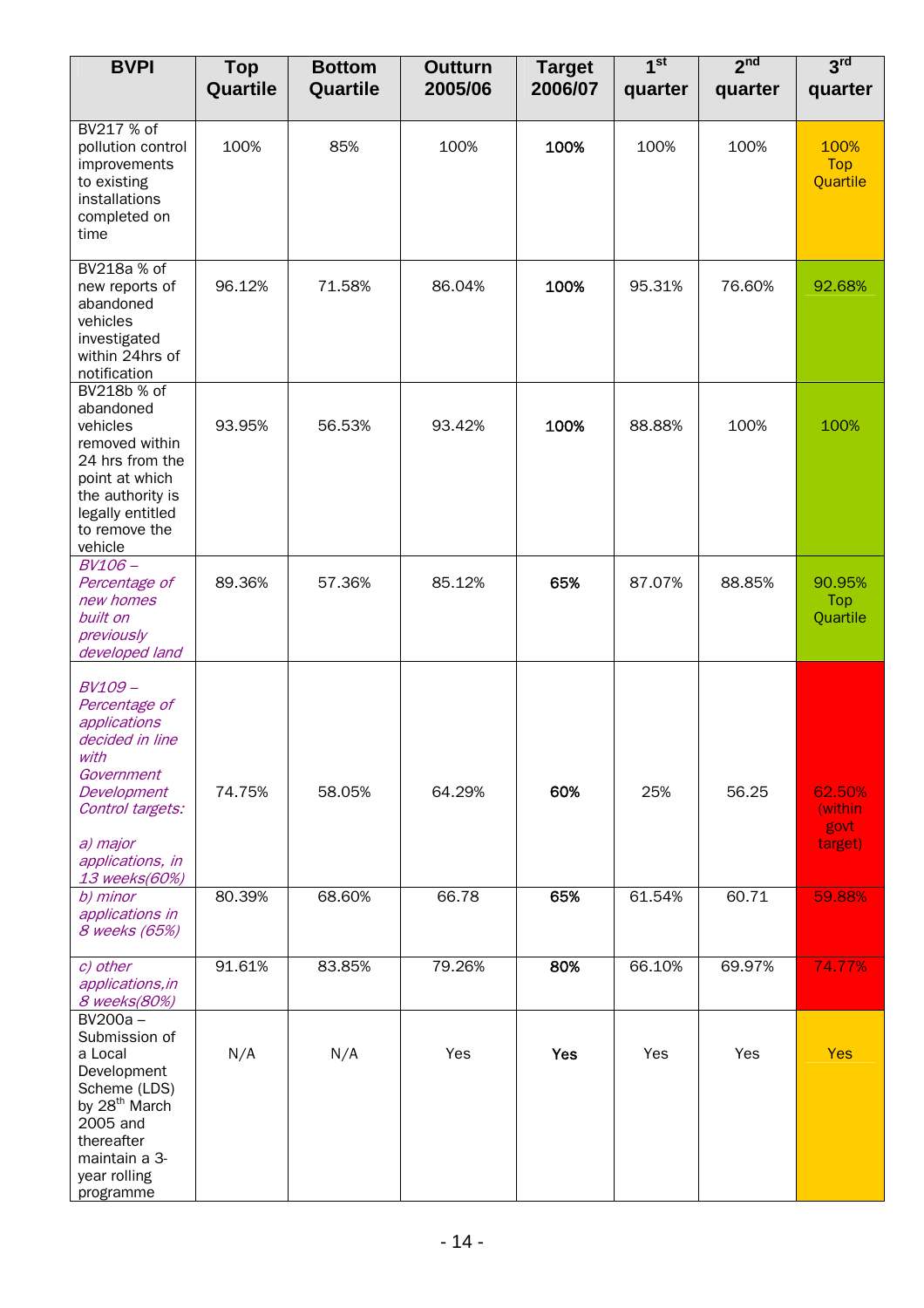| <b>BVPI</b>                                                                                                                                  | <b>Top</b><br>Quartile | <b>Bottom</b><br>Quartile | <b>Outturn</b><br>2005/06 | <b>Target</b><br>2006/07 | 1 <sup>st</sup><br>quarter | 2 <sup>nd</sup><br>quarter | 3 <sup>rd</sup><br>quarter |
|----------------------------------------------------------------------------------------------------------------------------------------------|------------------------|---------------------------|---------------------------|--------------------------|----------------------------|----------------------------|----------------------------|
|                                                                                                                                              |                        |                           |                           |                          |                            |                            |                            |
| BV200b-<br>Meeting the<br>milestones<br>which the<br>current Local<br>Development<br>Scheme (LDS)<br>sets out                                | N/A                    | N/A                       | Yes                       | <b>Yes</b>               | Yes                        | Yes                        | <b>Yes</b>                 |
| <b>BV200c - Did</b><br>the Local<br>Planning<br>Authority<br>publish an<br>annual<br>monitoring<br>report by<br>December of<br>the last year | N/A                    | N/A                       | Yes                       | <b>Yes</b>               | Yes                        | Yes                        | <b>Yes</b>                 |
| $BV204 -$<br>Percentage of<br>appeals<br>allowed against<br>the authority's<br>decision to<br>refuse planning<br>applications                | 25%                    | 36.1%                     | 25%                       | 30%                      | 25%                        | 57.14%                     | 55.55%                     |
| $BV205 -$<br>Quality of<br>planning<br>services<br>checklist                                                                                 | 94.4%                  | 83.3%                     | 100%                      | 100%                     | 100%                       | 100%                       | 94.44%<br>Top<br>Quartile  |
| BV219a Total<br>number of<br>conservation<br>areas in the<br>local authority<br>area                                                         | N/A                    | N/A                       | $\overline{4}$            | $\overline{\mathbf{4}}$  | 4                          | $\overline{4}$             | $\overline{4}$             |
| BV219b % of<br>conservation<br>areas with an<br>up to date<br>character<br>appraisal                                                         | N/A                    | N/A                       | 0%                        | 50%                      | 0%                         | 0%                         | 0%                         |
| BV219c % of<br>conservation<br>areas with<br>published<br>management<br>proposals                                                            | N/A                    | N/A                       | 0%                        | 0%                       | 0%                         | 0%                         | 0%                         |
| $BV126 -$<br>Domestic<br>burglaries per<br>1,000<br>households and<br>% detected                                                             | 5.70                   | 9.60                      | 9.9                       | 9                        | 11.90                      | 11.83                      | 12.66                      |
| $BV127a -$<br>Violent crimes<br>per 1,000<br>population in<br>the local<br>authority area                                                    | 11.1                   | 18.6                      | 20.0                      | 10.6                     | 22.7                       | 21.7                       | 20.9                       |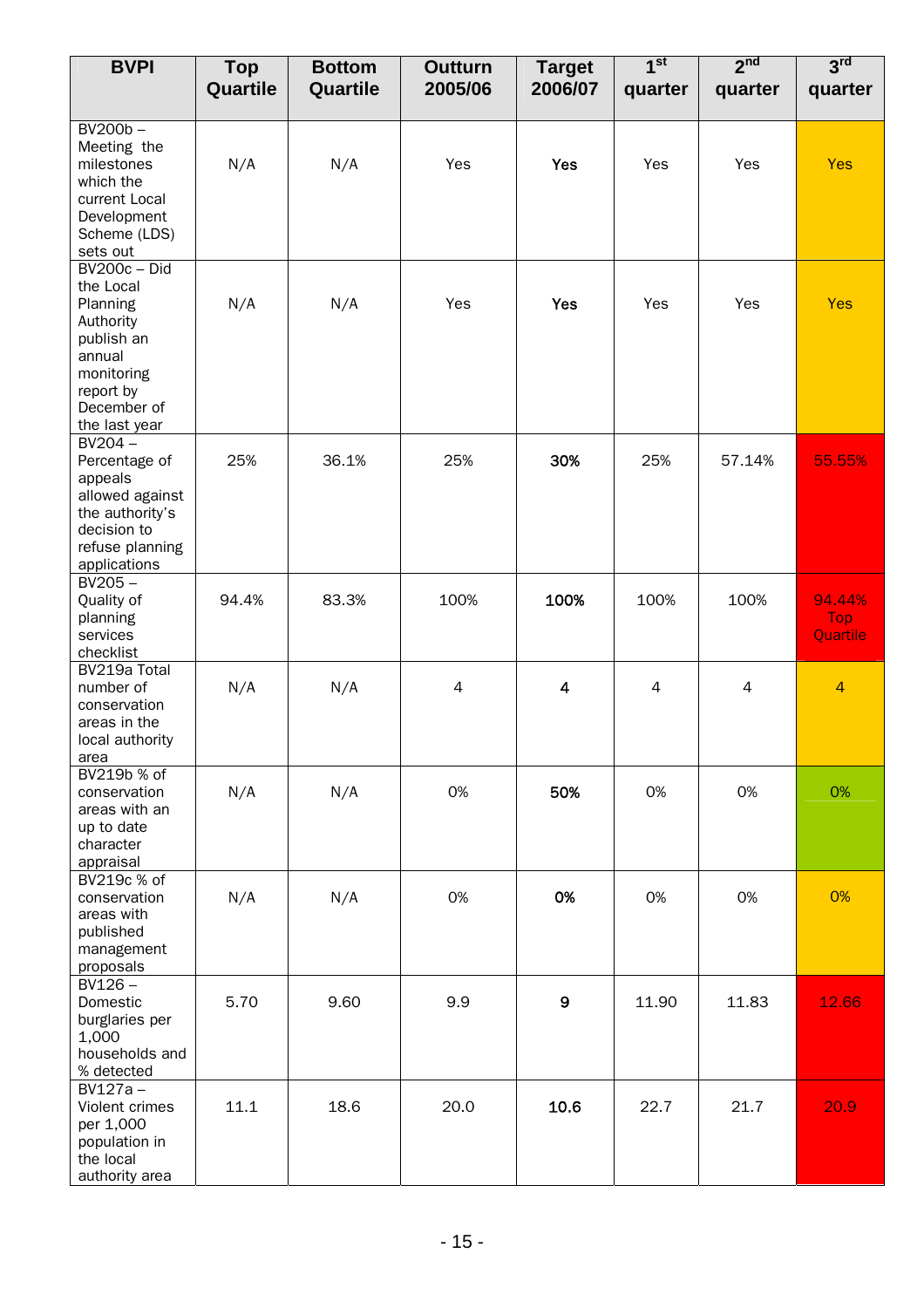| <b>BVPI</b>                         | <b>Top</b> | <b>Bottom</b> | <b>Outturn</b> | <b>Target</b> | 1 <sup>st</sup> | 2 <sup>nd</sup> | 3 <sup>rd</sup> |
|-------------------------------------|------------|---------------|----------------|---------------|-----------------|-----------------|-----------------|
|                                     | Quartile   | Quartile      | 2005/06        | 2006/07       | quarter         | quarter         | quarter         |
|                                     |            |               |                |               |                 |                 |                 |
| $BV127b -$                          | 0.2        | 0.7           | 0.5            | 0.3           | 0.2             | 0.4             | 0.3             |
| Robberies per                       |            |               |                |               |                 |                 |                 |
| 1,000<br>population in              |            |               |                |               |                 |                 |                 |
| the local                           |            |               |                |               |                 |                 |                 |
| authority area                      |            |               |                |               |                 |                 |                 |
| $BV128 -$                           |            |               |                |               |                 |                 |                 |
| Vehicle crimes                      | 6.4        | 10.5          | 11.5           | 9.75          | 11.8            | 11.3            | 11.6            |
| per year per                        |            |               |                |               |                 |                 |                 |
| 1,000                               |            |               |                |               |                 |                 |                 |
| population in<br>the local          |            |               |                |               |                 |                 |                 |
| authority area                      |            |               |                |               |                 |                 |                 |
| $BV174 - The$                       |            |               |                |               |                 |                 |                 |
| number of                           |            |               |                |               |                 |                 |                 |
| racial incidents                    | N/A        | N/A           | 5.38           | 3             | 4.00            | 2.15            | $\mathbf{O}$    |
| reported to the                     |            |               |                |               |                 |                 |                 |
| local authority,                    |            |               |                |               |                 |                 |                 |
| and<br>subsequently                 |            |               |                |               |                 |                 |                 |
| recorded, per                       |            |               |                |               |                 |                 |                 |
| 100,000                             |            |               |                |               |                 |                 |                 |
| population                          |            |               |                |               |                 |                 |                 |
| $BV175$ - The                       |            |               |                |               |                 |                 |                 |
| percentage of                       | 100%       | 100%          | 100%           | 100%          | 100%            | 100%            | 100%            |
| racial incidents<br>reported to the |            |               |                |               |                 |                 |                 |
| local authority                     |            |               |                |               |                 |                 |                 |
| that resulted in                    |            |               |                |               |                 |                 |                 |
| further action                      |            |               |                |               |                 |                 |                 |
| BV225 Assess                        |            |               |                |               |                 |                 |                 |
| the overall                         |            |               |                |               |                 |                 |                 |
| provision and                       | N/A        | N/A           | 81.81%         | 90.90%        | 81.8%           | 81.8%           | 81.8%           |
| effectiveness of<br>local authority |            |               |                |               |                 |                 |                 |
| services                            |            |               |                |               |                 |                 |                 |
| designed to                         |            |               |                |               |                 |                 |                 |
| help victims of                     |            |               |                |               |                 |                 |                 |
| domestic                            |            |               |                |               |                 |                 |                 |
| violence and                        |            |               |                |               |                 |                 |                 |
| prevent further                     |            |               |                |               |                 |                 |                 |
| domestic<br>violence                |            |               |                |               |                 |                 |                 |
|                                     |            |               |                |               |                 |                 |                 |